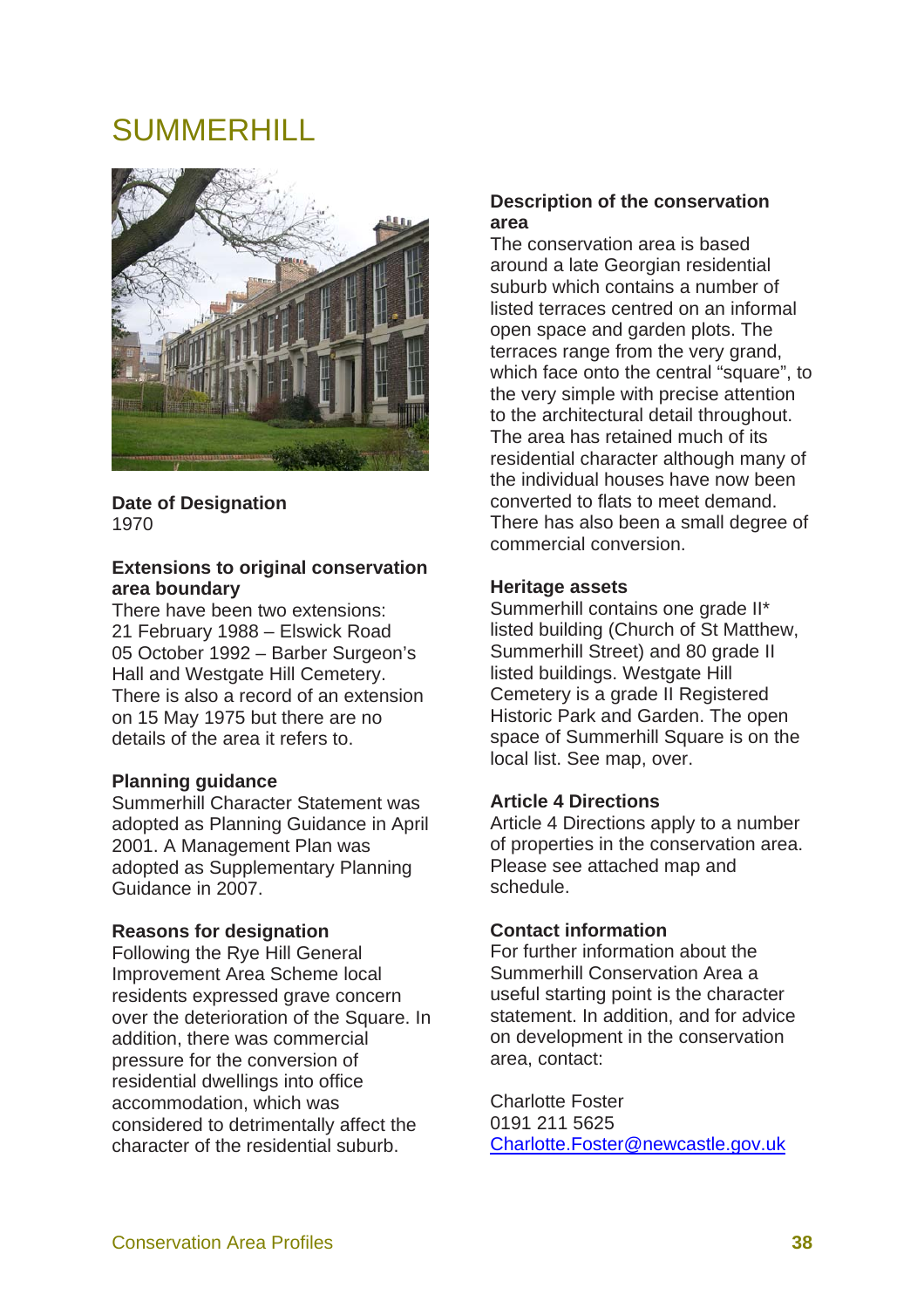

| Scale: $1:5000 \ (\omega)$ A4 | Date: 15/06/2010                                                          | Drawn by: SA | www.newcastle.gov.ul |
|-------------------------------|---------------------------------------------------------------------------|--------------|----------------------|
|                               | @Crown convicted All ights reserved Novemette City Council 100010500 2000 |              |                      |

©Crown copyright. All rights reserved. Newcastle City Council, 100019569, 2009.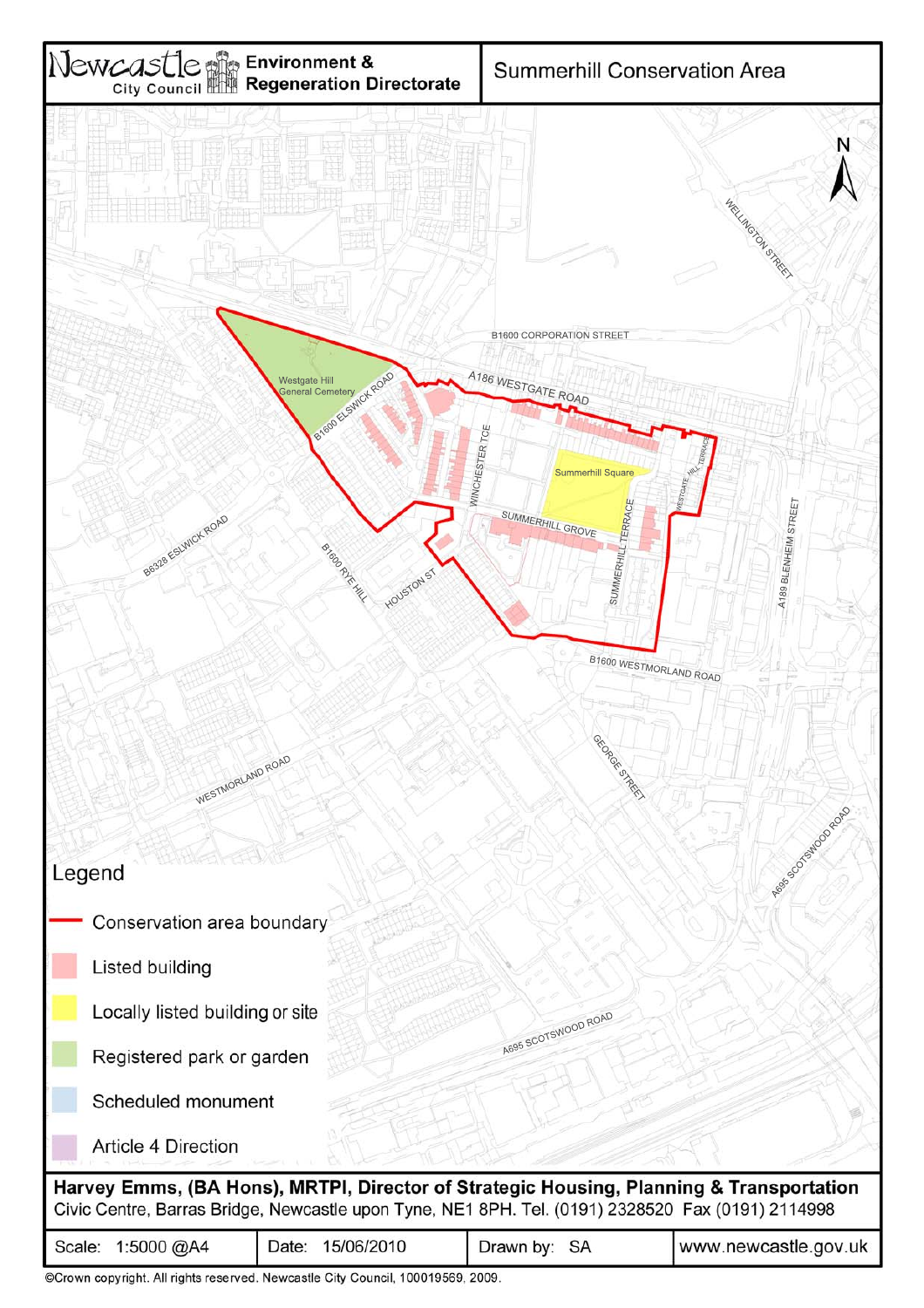

Harvey Emms, (BA Hons), MRTPI, Director of Strategic Housing, Planning & Transportation Civic Centre, Barras Bridge, Newcastle upon Tyne, NE1 8PH. Tel. (0191) 2328520 Fax (0191) 2114998

| 1:5000 @A4 | 15/07/2010 | SA        | www.newcastle.gov.uk |
|------------|------------|-----------|----------------------|
| Scale:     | ⊃ate:      | Drawn by: |                      |

©Crown copyright. All rights reserved. Newcastle City Council, 100019569, 2009.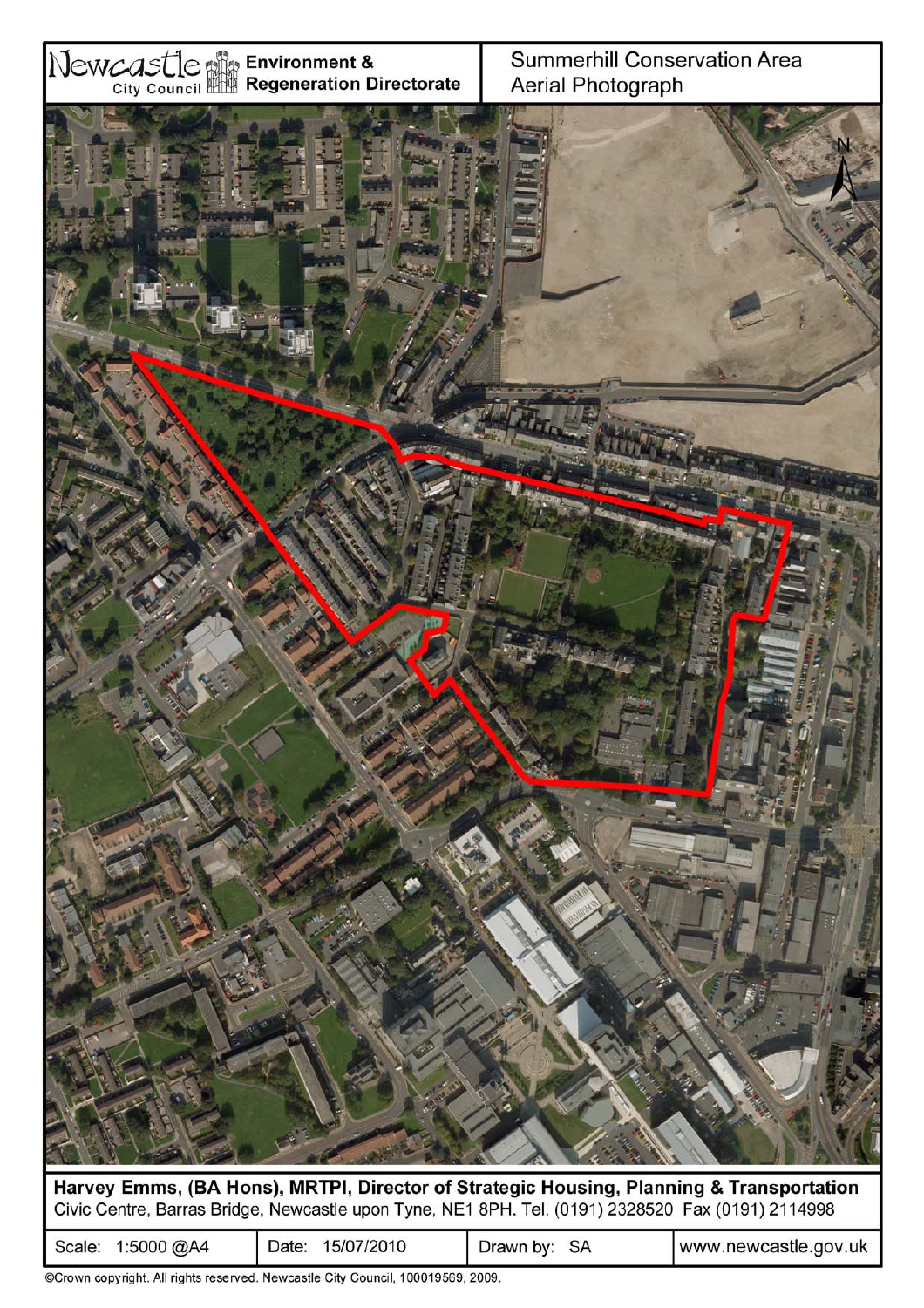# **Schedule for properties affected by Article 4 Directions**

An Article 4 Direction controlling all works under Parts 1 & 2 of Schedule 2 of the 1988 General Development (Permitted) Order was made in 1990 and affects the following addresses within the conservation area:

1-6 Greenfield Place 1-4 High Swinburne Place Coach House, Summerhill Grove St Anne's Convent, Summerhill Grove 1-8 Summerhill Grove 1-12 Summerhill Terrace 2-9 incl. 4a Swinburne Place 1-10 Winchester Terrace 209, 269, 271, 273, 275 Westgate Road

5, 7-12 Ravensworth Terrace Harry Woods, 195 Westgate Road